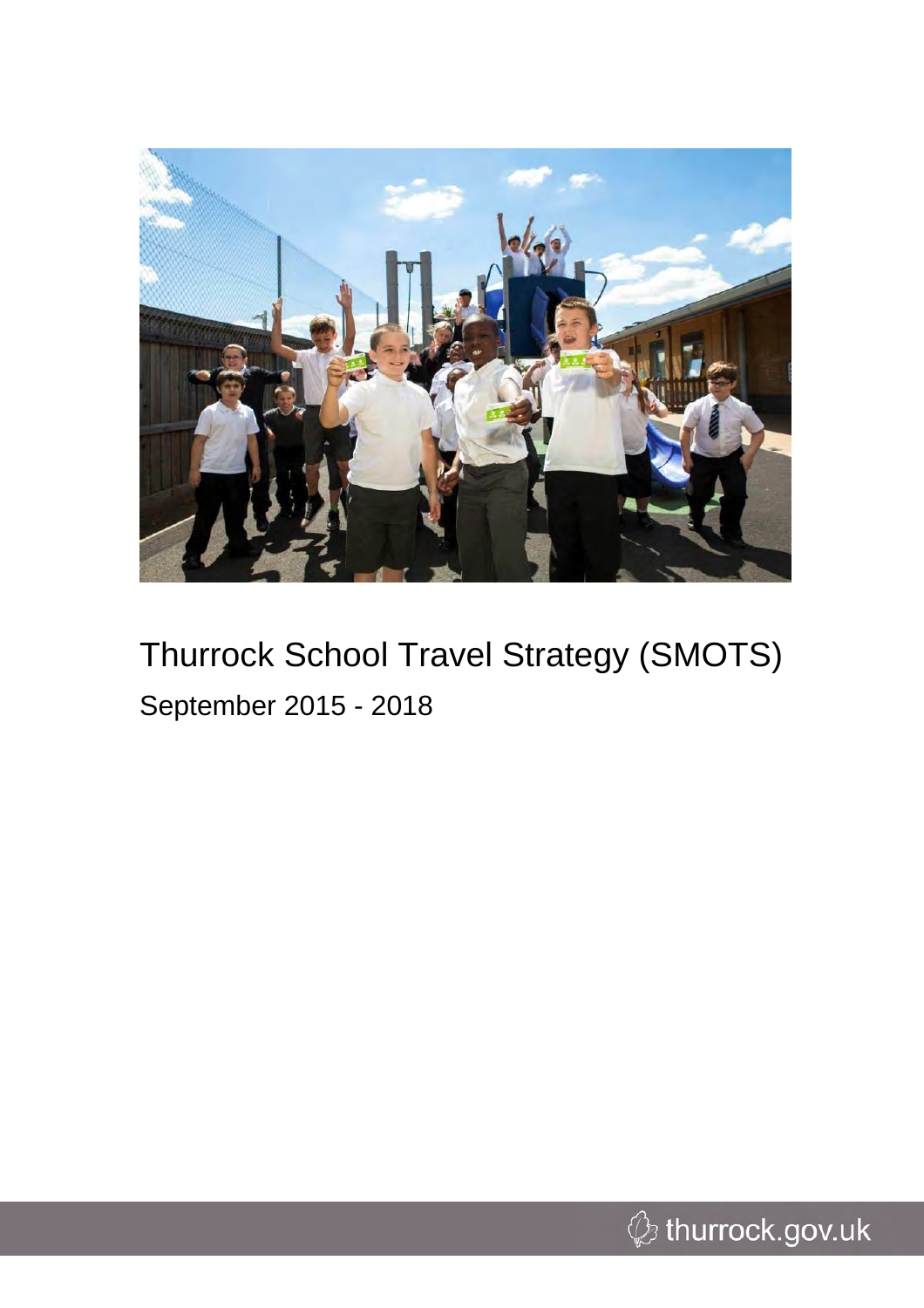# **Vision**

Thurrock aspires to providing an environment and ethos which supports children and young people to travel on foot, by bike or by public transport. Thurrock wants to embed a culture of sustainable travel for educational journeys, in particularly focusing on walking and cycling, to:

- tackle congestion
- improve air quality
- improve public health
- support community cohesion
- improve road safety

Thurrock seeks to increase the number of children and young people who travel by sustainable modes for educational journeys and ensure educational sites are accessible to promote modal choice.

The drivers for delivering this strategy are:

- Education Act 2006
- The Marmot Review 2010
- Thurrock Council's Corporate Priorities
- Thurrock Transport Strategy
- Healthy Weight Strategy
- Air Quality Strategy (AQMA)
- Health and Air Quality Group
- Healthy Child Strategy
- Healthy Child programme

# **Background**

The average education trip length has increased by nearly 25% to 3 miles since 1995/97, meaning people are travelling further for education than they used to. As a result the average duration of trips for education purposes has increased by over a quarter to 19 minutes. The most common mode of transport for education trips in 2013 was by car (42%). 40% walked with a further 12% of trips made by local bus. Since 1995/97, the proportion of trips where children walked to school has fallen from 47% to 42%. Over the same period, the proportion of trips made by car has increased from 30% to 34%, with the average distance increased by a third to 2.7 miles, suggesting as education trips get longer, more children are travelling to school by car, rather than walking.

In Thurrock, just over 50% of pupils living within the walking threshold of their school currently walk and over 1,500 of those living within the walking threshold are currently driven to school by car.

The 2012/13 data shows Thurrock to have an obesity prevalence in Year 6-aged children of 19.8%, which is more than double the local prevalence at Reception-age

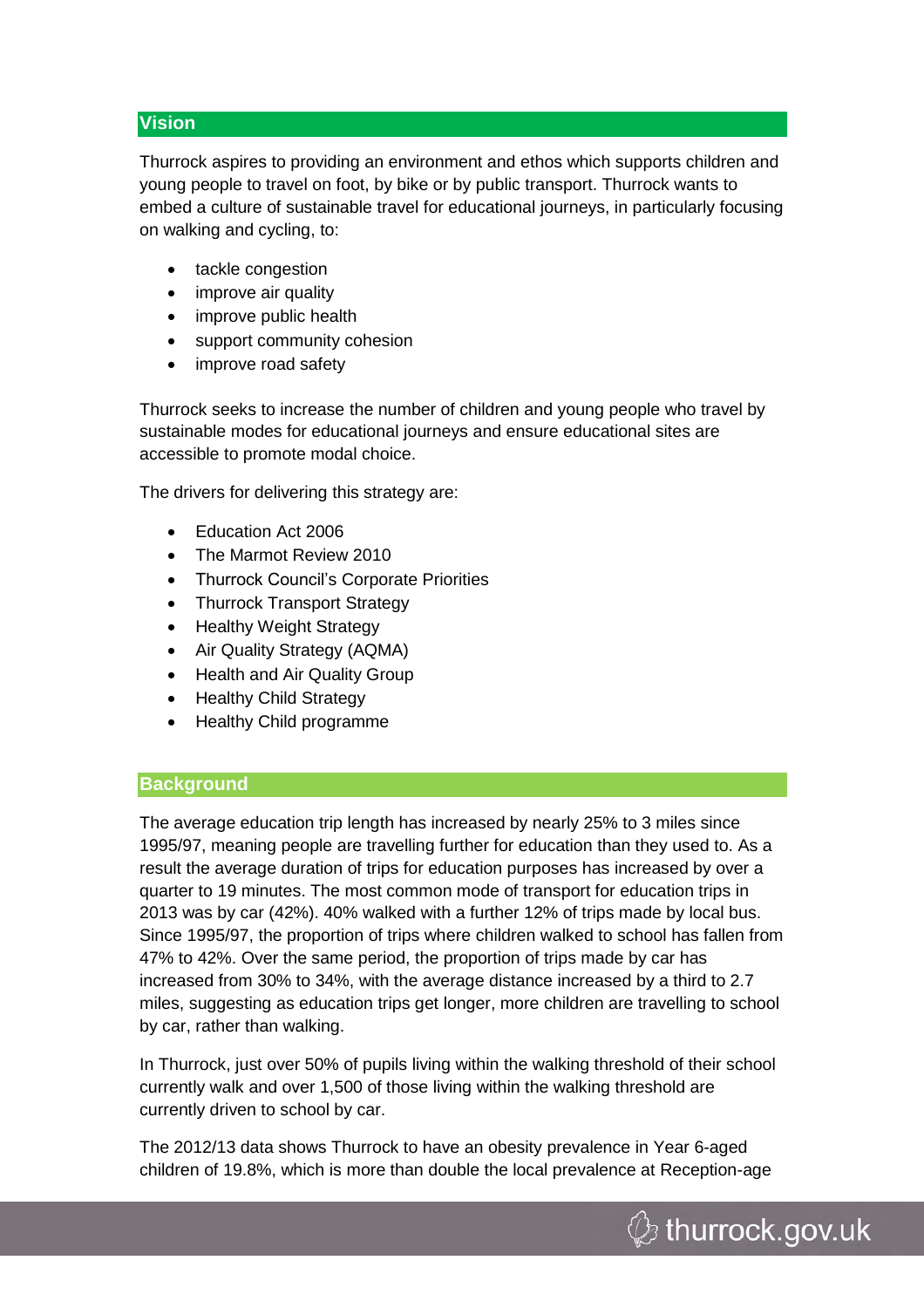and higher than both the East of England average (17.0%) and the England average (18.9%).

# Pupil and Staff Headcount

There are 52 schools in Thurrock; 39 primary, 10 secondary and two special schools. There is one Pupil-Referral Unit school. In total there are 26,484 pupils in schools across Thurrock broken down by:

- 16,934 at primary school (Nursery to Year 6)
- 9,103 at secondary school (Year 7 to Year 13)
- 347 at Special Needs school (all years)
- 100 at PRU (all years)

Data for the 20 maintained schools in Thurrock for 2014 indicate there are 1,212 teaching staff. This doesn't include staff at non-maintained schools.

# Current travel patterns

Schools are encouraged to provide information on how their students travel to school through Modeshift Stars. The travel mode share data provided by the ten schools in 2014/15 shows that 48% of students walk to school with further 8% and 6% travelling by bike or on scooter respectively. With the sample of 4,695, a quarter of students are driven to school by private vehicle. In total, 3.3% travel by bus of which 0.7% travel by a dedicated bus, including Home to School transport.

#### Home to School Transport

Free education transport is only available for children that attend their nearest school and who meet the set criteria. They must:

- live more than 2 miles from their nearest suitable school for children under 8 years old
- live more than 3 miles from their nearest suitable school for children 8 years old or over

Education transport is under review. We currently provide transport for children under 11 years old who live 2 miles or more from their nearest suitable school. Transport is also provided for children aged 11 to 16 who live 3 miles or more from their nearest suitable school.

It is available for:

- children with special education needs, disabilities or mobility problems, subject to assessment
- children whose route to school is unsafe
- children from low income families, in receipt of free school meals or where parents or carers receive working tax credit at the maximum rate.
- distance as mentioned above

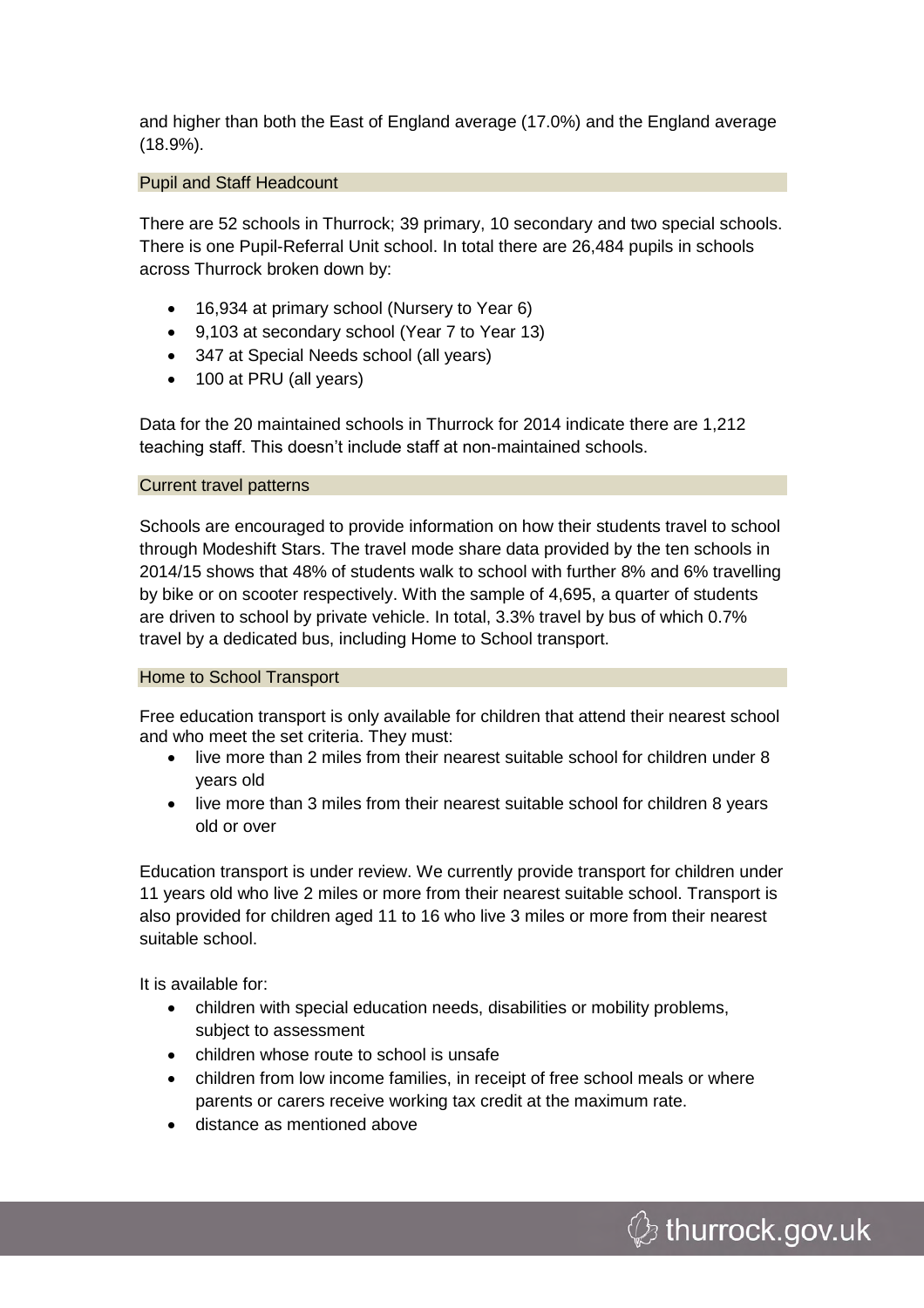A school within a catchment area identified by an academy or a free school may not be considered the nearest school for the purpose of determining eligibility for transport.

#### Modeshift STARS

Modeshift STARS is the national scheme that recognises schools that demonstrate excellence in supporting cycling, walking and other forms of sustainable travel.

The scheme encourages schools to increase levels of sustainable and active travel and in so doing, improve the health and well-being of children and young people.

All schools in Thurrock are encouraged to participate in the programmed and provide information on the initiatives delivered and the progress achieved each year. There are currently eight schools awarded bronze with one school awarded silver.

Modeshift STARS is a tool for Thurrock Council to monitor travel behaviour at individual schools and to obtain information on the measures to be implemented. Funding and support for transport initiatives is prioritised to those schools who actively engage in Modeshift STARS.

#### **Initiatives**

There are a range of initiatives available to schools to enable and encourage travel by sustainable modes

- Active Travel Coordinator provides advice on initiatives to implement
- Modeshift STARS
- Bikeability Officers provides training
- Scooter Training Officers
- School Crossing Patrol Officer -
- Parent & Child Road Safety Training
- Pedestrian Road Safety Training
- Walk to School Week
- Walking Buses
- Park & Stride

#### School Support

Technical support and advice is provided to schools by the council's Active Travel Coordinator. This role is funded through Highways & Transportation. The role focuses on providing support to schools to encourage travel by active modes (walking & cycling). The role is the delivery mechanism for implementing this strategy. Support is prioritised based on participation in Modeshift STARS participation.

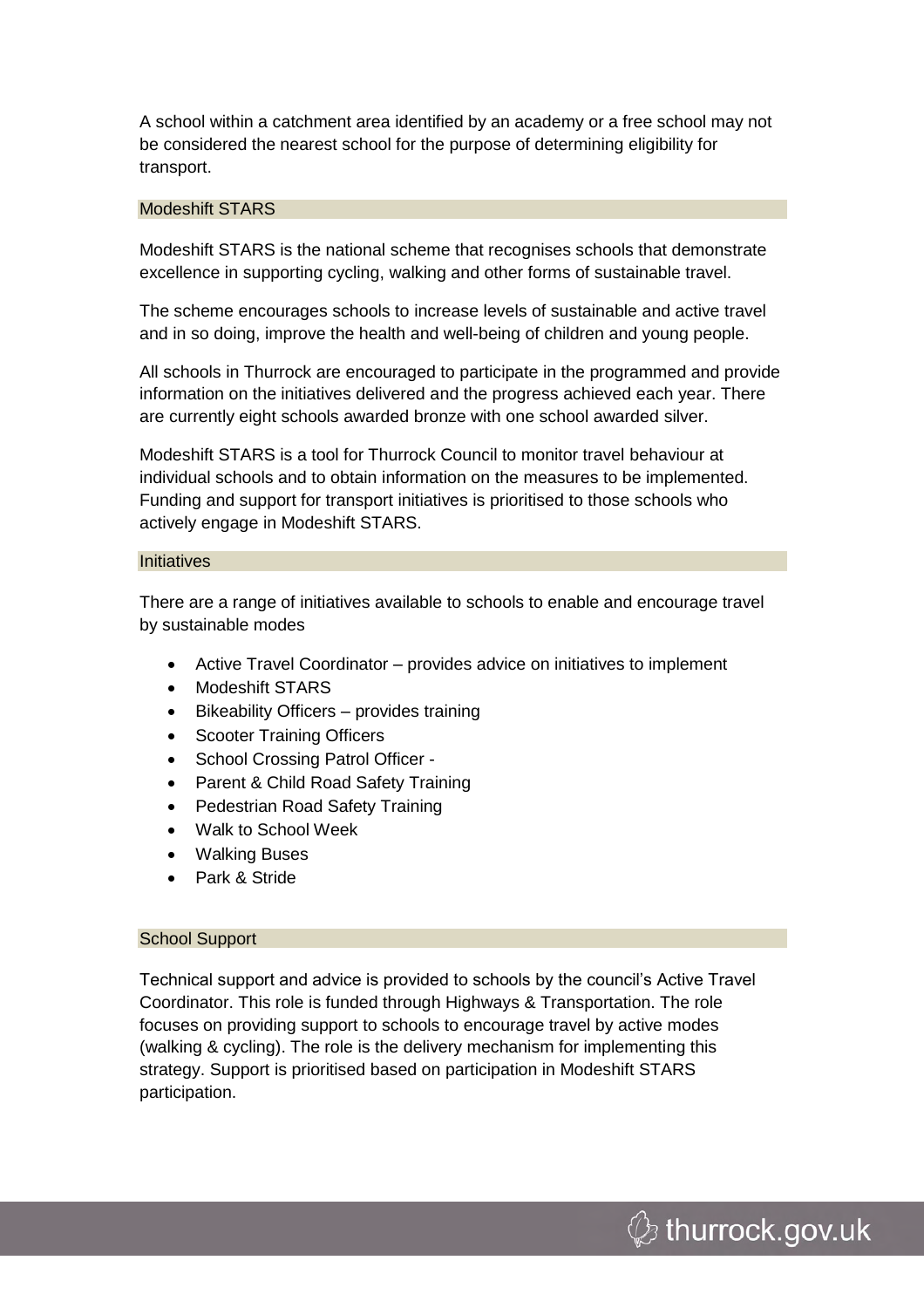**Aim**

This strategy has been developed in response to the Education Act 2006 and builds on the previous Sustainable Modes of Travel strategies. It focusses actions to promote and develop initiatives to deliver sustainable, healthy and safer journeys for education.

The overall aim of the strategy over the next three academic years is to increase the proportion of children and young people who travel by sustainable and active modes, including walking, cycling and public transport for educational purposes, reducing the dependency on private vehicle and embedding a culture of sustainable travel at education sites.

# **Objectives**

The strategy is guided by three key objectives.

- I. Increase the percentage of pupils and students travelling sustainably and actively to schools and colleges
- II. Tackle congestion and improve road safety and air quality on the network surrounding education establishments
- III. Target provision and allocation of home-to-school transport

# **Delivery Plan & Approach**

The objectives will be supported through implementation of a two year delivery plan. The delivery plan is a focussed list of measures to be delivered by working with different council departments, schools and local agencies.

The delivery plan includes implementation of 'borough-wide' initiatives and 'school specific' measures. Borough-wide initiatives include actions which impact all schools and centre around:

- Increasing awareness of sustainable transport at schools
- Removing barriers to sustainable travel at schools
- Providing initiatives to encourage sustainable travel
- Improving Home to School Transport provision

'School-specific' measures help to identify and prioritise those schools which would benefit from transport support and initiatives to help tackle the issues of air quality, health and road safety.

The delivery plan is shown below and identifies actions, responsibilities and key performance indicators, along with delivery timescales. The delivery plan is to be reviewed and reported on an annual basis.

The Council's Active Travel Coordinator will be the primary resource for the delivery of the strategy.

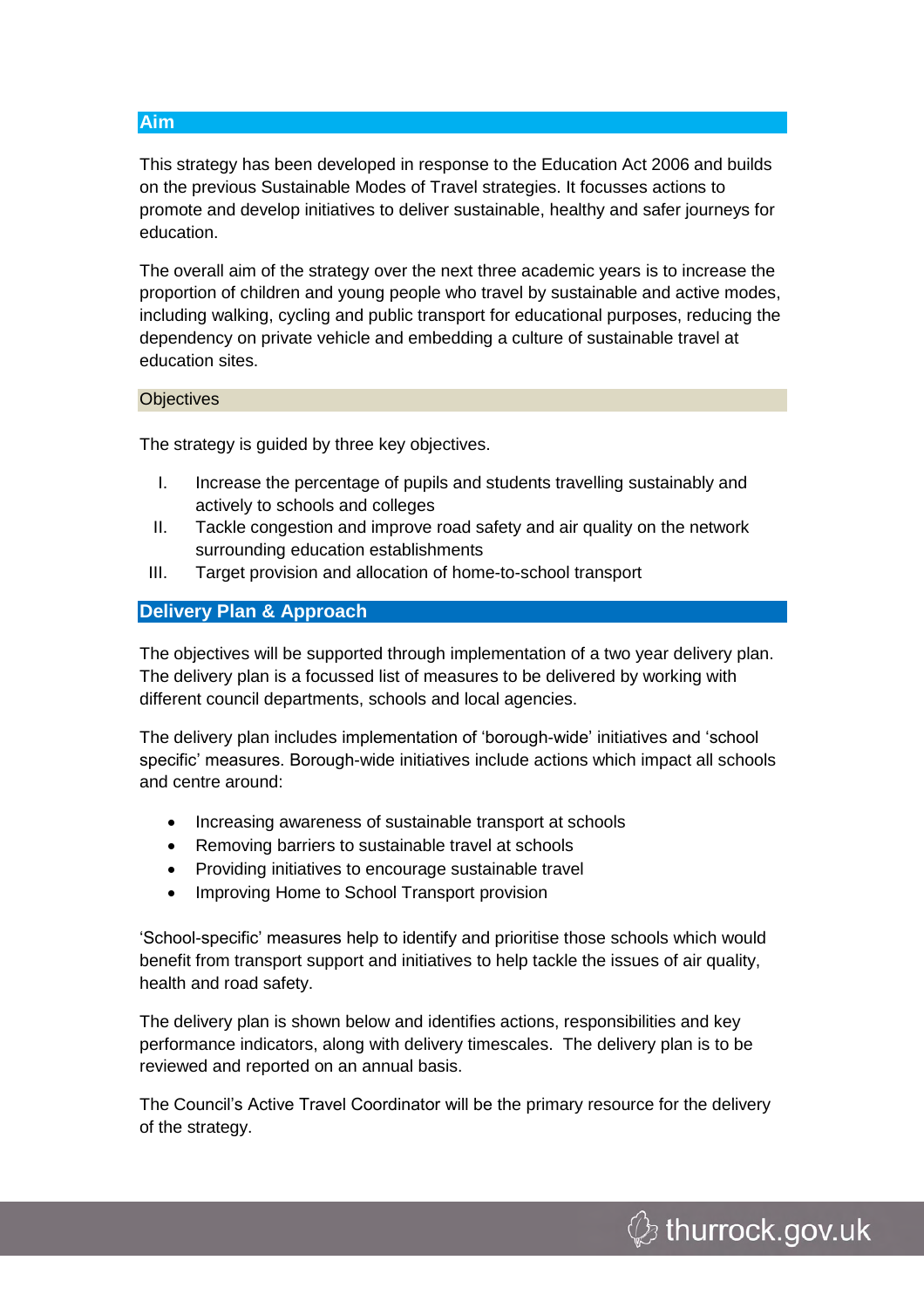# Delivery Plan

|                     | Area                                                         | <b>Actions</b>                                                                                                                                                                                                                                                                                                                                    | <b>Target</b> | Lead                                                                                                                              | <b>Key Performance Indicators</b>                                                                                                                                                                                                                                                                                                                                                                                                                                                                                                                                                     |  |  |  |  |
|---------------------|--------------------------------------------------------------|---------------------------------------------------------------------------------------------------------------------------------------------------------------------------------------------------------------------------------------------------------------------------------------------------------------------------------------------------|---------------|-----------------------------------------------------------------------------------------------------------------------------------|---------------------------------------------------------------------------------------------------------------------------------------------------------------------------------------------------------------------------------------------------------------------------------------------------------------------------------------------------------------------------------------------------------------------------------------------------------------------------------------------------------------------------------------------------------------------------------------|--|--|--|--|
| <b>Borough Wide</b> |                                                              |                                                                                                                                                                                                                                                                                                                                                   |               |                                                                                                                                   |                                                                                                                                                                                                                                                                                                                                                                                                                                                                                                                                                                                       |  |  |  |  |
|                     | Increase awareness of<br>sustainable transport at<br>schools | Encourage all schools to participate in Modeshift STARS<br>Provide overview of school successes at Headteacher Briefings meeting<br>Work with media to promote sustainable travel best practice at schools<br>Provide sustainable travel presentations at key schools                                                                             | August 2016   | <b>Active Travel Coordinator</b>                                                                                                  | Number of school participating in Modeshift<br><b>STARS</b><br>Number of Headteacher Briefing meetings<br>attended<br>Number of articles prepared and posted in local<br>$\bullet$<br>media<br>Number of sustainable travel presentations held<br>$\bullet$                                                                                                                                                                                                                                                                                                                           |  |  |  |  |
| 2                   | Remove barriers to<br>sustainable travel at schools          | Undertaken accessibility mapping at each school to inform travel<br>measures to implement<br>Encourage all schools to update their travel plan and progress through<br>$\bullet$<br>Modeshift STARS<br>Implement measures highlighted in Modeshift STARS<br>$\bullet$<br>Engage with the revisions to key strategies (including Housing Strategy) | August 2016   | <b>Active Travel Coordinator</b><br><b>Traffic Engineering</b><br>Strategy Leads (incl.<br>Housing)                               | Number of Modeshift STAR profiles updated<br>$\bullet$<br>Number and value of school travel measures<br>$\bullet$<br>implemented<br>Accessibility Values for all schools<br>Revisions and inclusions to strategies                                                                                                                                                                                                                                                                                                                                                                    |  |  |  |  |
|                     | Provide initiatives to<br>encourage sustainable travel       | Modeshift STARS<br>Level 1 & 2 Bikeability Training<br>Scooter Training<br>School Crossing Patrol Officers<br>Parent & Child Road Safety Training<br>Pedestrian Road Safety Training<br>Walk to School Week<br><b>Walking Buses</b><br>Park & Stride<br>Seek additional funding sources for initiatives                                           | August 2016   | <b>Active Travel Coordinator</b>                                                                                                  | Number of schools with Modeshift STARS<br>accreditation<br>Number of schools and pupils accessing<br><b>Bikeability Training</b><br>Number of schools and pupils accessing<br>$\bullet$<br>Scooter Training<br>Number of School Crossing Patrol Officers<br>Number of parents & children access Road<br>$\bullet$<br><b>Safety Training</b><br>Number of schools and pupils accessing<br>$\bullet$<br>Pedestrian Training<br>Number of schools participating in Walk to<br>$\bullet$<br>School Week<br>Number of organised Walking Buses<br>Number of Park & Stride schemes delivered |  |  |  |  |
|                     | Improve Home to School<br>Transport provision                | Continue with revision of Home to School Transport policy<br>Review Home to School transport allocations and suitable transport<br>initiatives<br>Assess school expansion and new development plans in line with HST<br>$\bullet$<br>allocations<br>Engage with the Pupil Placement Planning group                                                | August 2016   | Passenger Transport Unit<br>Director of Adults, Health &<br>Commissioning<br>Children, Education &<br><b>Families</b><br>Planning | Revisions to Home to School Transport policy<br>$\bullet$<br>Cost of Home to School Transport provision<br>$\bullet$<br>Number of pupils receiving Home to School<br>transport by type<br>PPP meetings attended                                                                                                                                                                                                                                                                                                                                                                       |  |  |  |  |

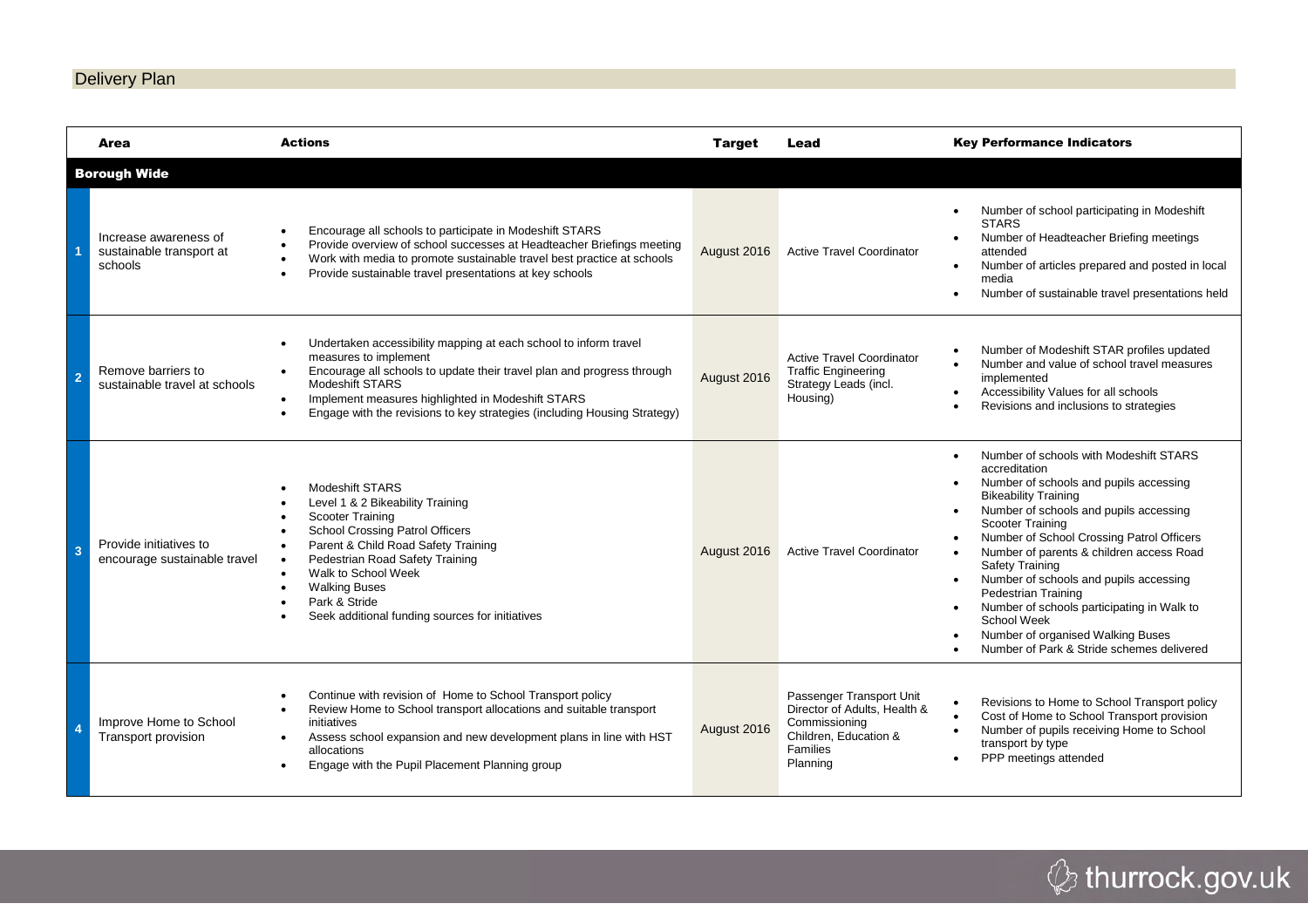|                         | Area                                                                        | <b>Actions</b>                                                                                                                                                                                                                               | Target      | Lead                                                           | <b>Key Performance Indicators</b>                                                                                                                             |  |  |  |  |
|-------------------------|-----------------------------------------------------------------------------|----------------------------------------------------------------------------------------------------------------------------------------------------------------------------------------------------------------------------------------------|-------------|----------------------------------------------------------------|---------------------------------------------------------------------------------------------------------------------------------------------------------------|--|--|--|--|
| <b>School Specific</b>  |                                                                             |                                                                                                                                                                                                                                              |             |                                                                |                                                                                                                                                               |  |  |  |  |
|                         | Target schools in proximity to<br>Air Quality Management<br>Areas (AQMA)    | Analyse schools' proximity to AQMA and determine journeys that travel<br>through AQMA<br>Offer sustainable travel support to schools that impact an AQMA                                                                                     | August 2017 | <b>Active Travel Coordinator</b><br><b>Public Health</b>       | Number of schools engaged<br>$\bullet$<br>Number of schools with Modeshift STARS<br>accreditation<br>Air Quality monitoring (where possible)<br>$\bullet$     |  |  |  |  |
|                         | Target schools in areas of<br>high school-aged obesity<br>prevalence        | Assess schools with the highest obesity prevalence<br>Work with Public Health and offer active travel support to ten schools<br>with the highest obesity prevalence                                                                          | August 2017 | <b>Active Travel Coordinator</b><br><b>Public Health</b>       | Number of schools engaged<br>$\bullet$<br>Number of schools with Modeshift STARS<br>accreditation<br>Obesity monitoring (where possible)<br>$\bullet$         |  |  |  |  |
| $\overline{\mathbf{3}}$ | Target schools in areas of<br>high KSI accidents                            | Continue monitoring road safety statistics concerning school-aged<br>children or in areas close to a school<br>Focus road safety support at schools of concern                                                                               | August 2017 | <b>Active Travel Coordinator</b><br><b>Traffic Engineering</b> | Number of schools engaged<br>$\bullet$<br>Number of schools with Modeshift STARS<br>accreditation<br>RSI statistics (by age)<br>$\bullet$                     |  |  |  |  |
|                         | South Essex College to<br>continue implementing their<br><b>Travel Plan</b> | Implement the measures contained in the newly adopted Travel Plan<br>Continue providing lectures on sustainable transport<br>Work with Local Authority to increase awareness of sustainable<br>transport<br>Promote successes in local media | August 2017 | South Essex College                                            | Annual mode-split (staff and students)<br>$\bullet$<br>Sustainable transport measures implemented<br>Number of articles prepared and posted in local<br>media |  |  |  |  |